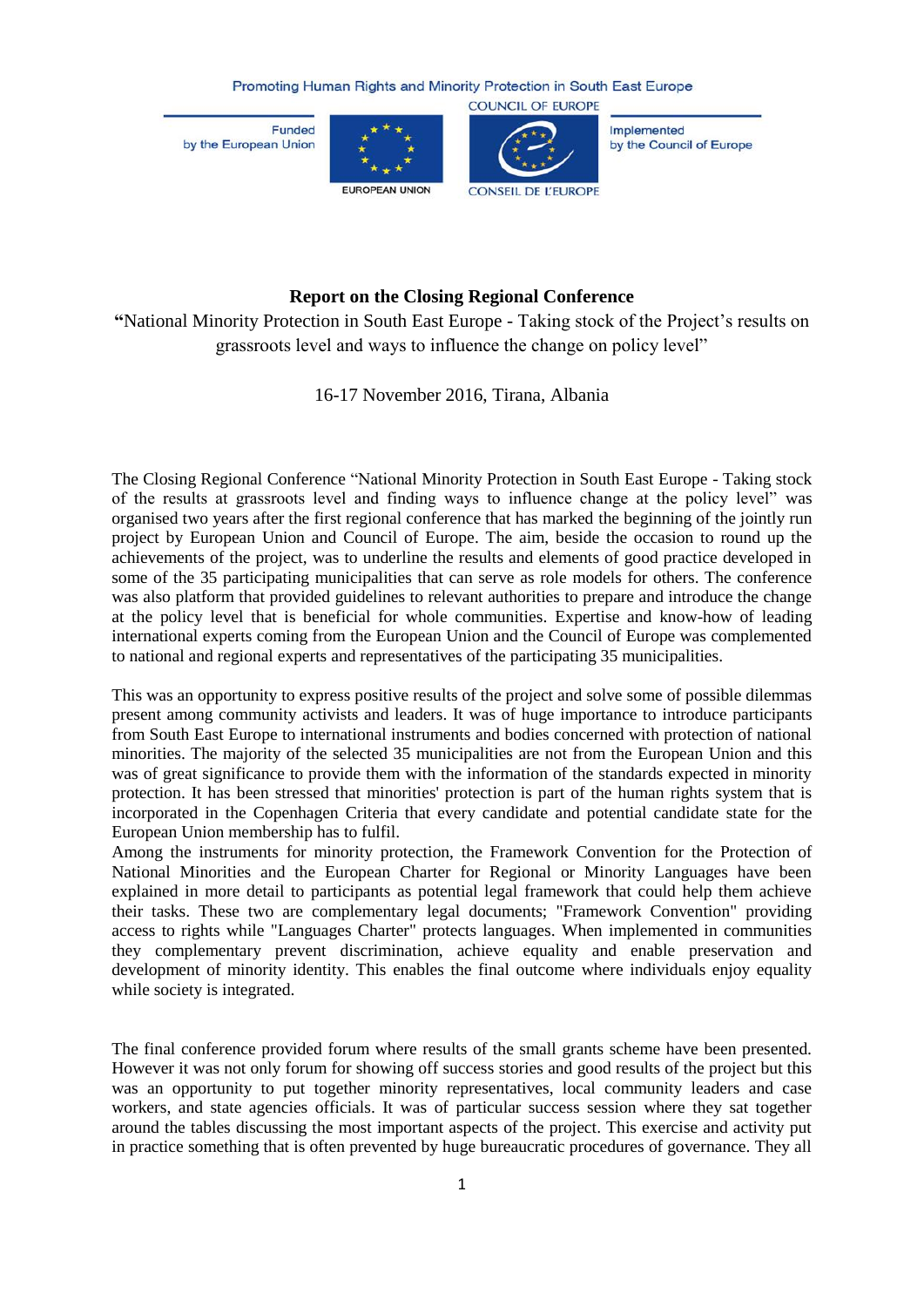**Funded** by the European Union





**COUNCIL OF EUROPE** 

Implemented by the Council of Europe

had the opportunity to learn first problems of other institutions and communities involved in the process. They later informed other groups of their particular successes and problems. The result was development of mutual awareness of problems and successful solutions to problems in everyday lives.

Beneficiaries of the implementation and protection of minority rights are certainly minority members but also society in general. Rights are applicable to all and could be seen as minority rights with broader scope and minority rights with narrower scope. It is of utter importance to accept, enable and protect development of multiple identities that should be put in situational context. Thus policies should have dual dimension; individual and societal. The examples are seen in the fields of education where it is implemented as education for minority and education about minority, and the field of media that also has dual dimension as media about minority but also media for the minority. Diversity within minorities should be noted and special care taken to provide protection for diverse sets of needs.

The project has proved and once more underlined the importance of local level in development and protection of minorities. International and national levels have proven their own importance but it is the local level where individual members of numerically inferior minority communities feel and enjoy protection of their rights. The project provided series of examples at local level of not only what can be done but how it has to be done. This came as consequence of trusting individuals and local communities with projects and small grants to implement their projects at local level. This was very positive aspect of the project that reached smaller communities directly from the international level funders because minority rights are not popular and are often underfunded. The project has recognised the importance of baseline funding that provided investment in minority rights, used local knowledge and expertise and was co-operated locally. These elements provided for a success of the project overall.

The aim of the Project to improve everyday lives of everyone in community has successfully been achieved. Exchange of experiences and ideas was of great benefits for communities as all the countries are in the process of developing capacities to join the European Union while municipalities from Croatia are already part of it. Thus one learning process has been helped and lessons learned approach is especially beneficial for the communities outside of the European Union. This particular approach has been proven as positive because it has been acknowledged there is no top down solutions and there is no blueprint but only patterns and mechanisms that have to be adopted to secure benefits for societies as whole and not for minorities only.

Legislation is in place to prevent discrimination of minorities and to achieve equality. When general principles and grassroots initiatives are put together in practice the best results are being achieved. This is what happened with this particular project. The beneficiaries have been minority members and societies as whole. It relied upon and it encouraged local co-operation. The project has showed what can be done and how it can be done.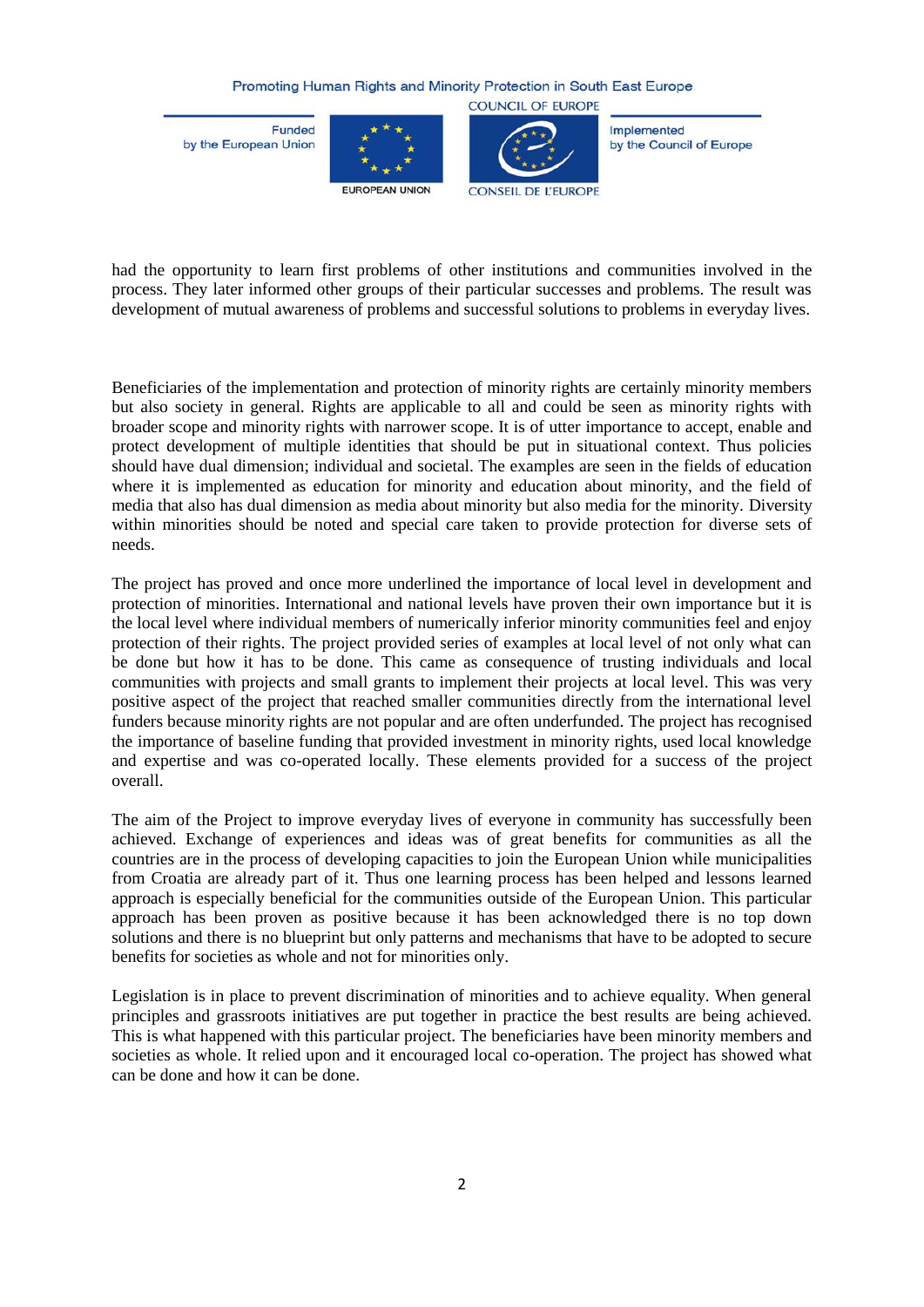**Funded** by the European Union





Implemented by the Council of Europe

It is of great importance that projects are led by municipalities. This will provide for building of capacities at local level which are necessary condition for the success. The fact that the awareness of minority rights is rather low makes the process of capacity building at local level even greater priority. By focussing and working at local level special feeling of ownership of the project has been created which is of great importance. However, working at local level can also create some additional problems. The communities are small and ties between members of communities are stronger. Personal grievances, therefore, are also stronger and can be an obstacle to development of the project. This was exactly the case in one of the 36 selected municipalities for the project and resulted in the success in 35 municipalities and abandonment of the project in one municipality where personal grievances and political rivalry at local level presented themselves as too much of an obstacle even though benefits would be for the whole community.

The Albanian part of the project was implemented in local government units. The municipalities of Dropull, Permet, Fier and Shijak were not met with significant obstacles in achieving their aims. However, on Rrethinat (municipality of Shkoder) activities have been temporary delayed due to technical, organizational reasons. The process of administrative division coming out of the new territorial and administrative reform and the local elections in June 2015 caused delay in terms of use of funds for the activities and propped restructuring in some of the municipal task forces. In Rrethinat (municipality of Shkoder), due to administrative problems with banking and access to funds, activities have been suspended. This resulted in the language course being interrupted during the last quarter.

The implementation of the small grants projects in Bosnia and Herzegovina continued according to the agreed action plans, with progress being achieved by all the local governments. Some of the local governments faced challenges to complete their respective tendering procedures, which caused certain delays in the project implementation. Regardless, National minority Day has been established annual celebration in Sarajevo, television shows in minority languages have been broadcast in Prijedor, topographic signs in minority languages have been put in Prijedor and Gradiska, capacity building activities have been organised in Jablanica, activities according to action plan have been taking place in Prnjavor while mobile kindergarten has been set in Bosanska Krupa.

The selected local governments from Croatia have successfully implemented small grants projects according to the agreed action plans. Local authorities in Bogdanovci established a new cooperative to manage its minority language Internet radio station. Support to Roma women entrepreneurship has been organised in Cakovec. Local government in Pakrac has organised language courses in minority languages. Free legal aid for minority members in Gracac has been set up while 16 thousand books in minority languages have been identified in Knezevi Vinogradi. Minority language course for local officials Pula has been completed where local authorities have also installed bi-lingual signs and translated selected official documents to Italian language. The unresolved VAT exemption issue have finally been solved after the Government Office for Human Rights and Rights of National Minorities took action to secure VAT exemption for all local governments in Croatia participating in the small grant programme.

The projects under the small grants scheme in Montenegro were mainly successful. The exception is to be found in Bijelo Polje because of delays and suspension of the project due to local political issues and bankruptcy of local authorities. The project focussed on Roma pupils in Tivat. Official documents have been translated in minority language in Plav. Kotor authorities initiated publishing magazine in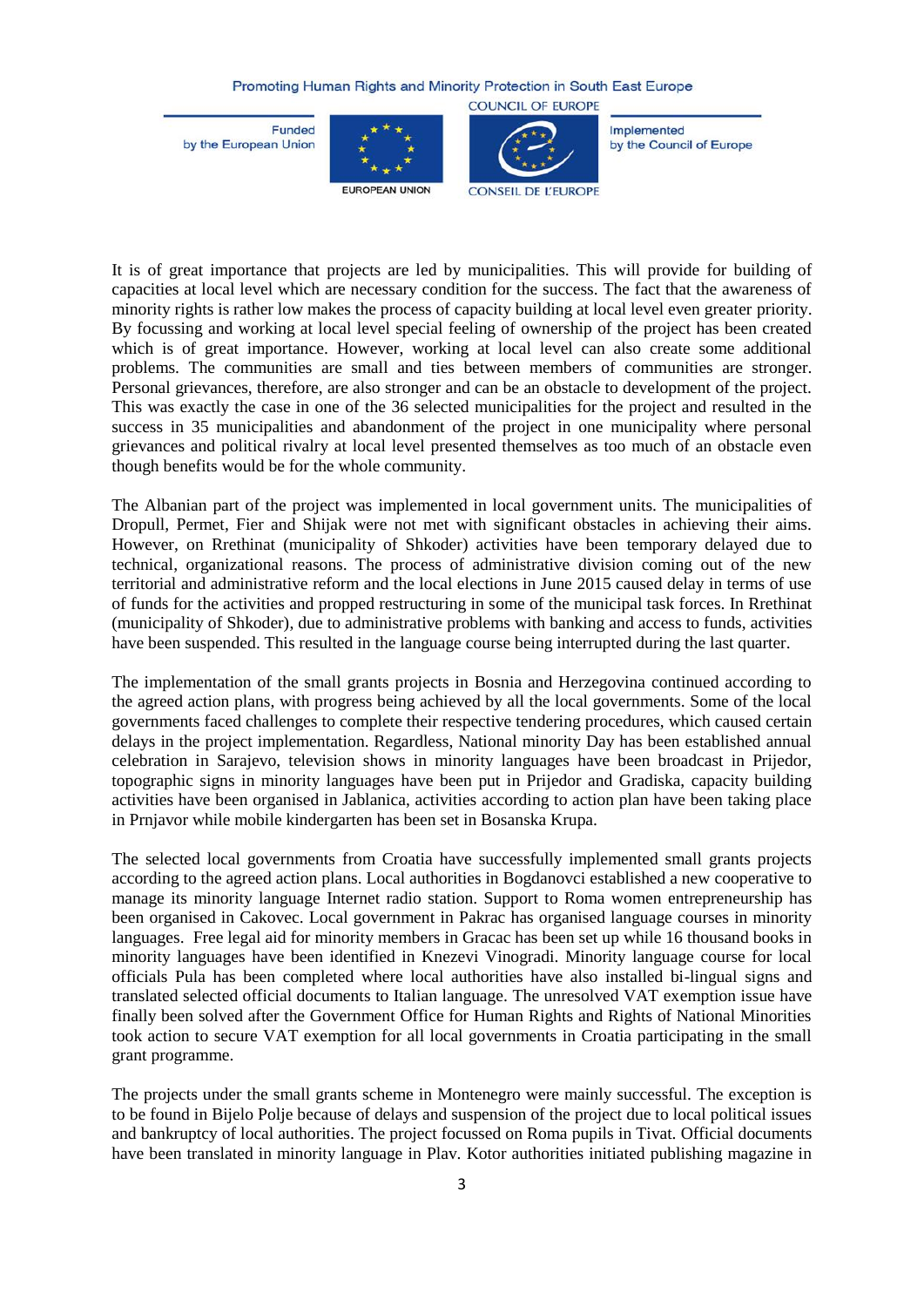**Funded** by the European Union

 $\overline{\phantom{a}}$ 





**COUNCIL OF EUROPE** 

Implemented by the Council of Europe

minority language. Six municipalities participated in small grants scheme in Serbia. Subotica and Petrovac na Mlavi ran successfull projects that received media attention. Bujanoviac and Pancevo municipalities implemented their projects according to the agreed action plan. There have been minor delays with projects in Bosilegrad and Novi Pazar due to the technical and organizational reasons.

In the Former Yugoslav Republic of Macedonia, the project activities generally progressed according to the plan. Municipalities of Saraj Skopje and Tetovo organised meetings and round tables with members of the Commissions for inter-community relations (CICR). Municipalities of Staro Nagoricane and Krushevo focussed on minority culture preservation. Krusevo organised successfully the main event of their programme with the only delay in implementation of the plan has been noted in Tetovo.

The implementation of the small grants scheme is ongoing in all local government units. The Kosovo<sup>\*1</sup> communities of Rahovec, Vushtri, and Kamenice organised and implemented their projects according the action plan. There have been some delays in implementation of the project in Leposavic due to issues connected to bank transactions between the municipality of Leposavic and the central government in Pristina.

Participants in the project exchanged experiences and ideas thus drawing set of advices how to succeed with small grants project. Will of participants is necessary for the initiation, establishment and success of the project. Therefore all stakeholders have to be involved. Good communication will ensure awareness of demands. This leads to support at all levels that is needed. Persistence and patience in implementing project should enable job creation as a result. Policy and strategy is not zero sum but is beneficial for all stakeholders. It is of great importance that participants learn proper budgeting and are aware of processes to amend budgets in order to utilise available funds.

There are broader implications of the project that provide no blueprints but patterns, mechanisms that can be adopted and adapted elsewhere. The important elements of the project were efforts to bring communities into decision making processes. Minorities are being made more visible. Projects and developed policies are not only granting rights to minorities but majorities are also benefiting. Services are provided to citizens. The encouragement of entrepreneurial aspects was noticed in the series of local projects that provide for sustainability of the projects. Supporting mechanisms have to secure financial capacity, outreach to and secure majority support and ultimately involve minority. These mechanisms cannot be project based but have to be in place in the community.

In order to achieve aims of their tasks activists in municipalities co-ordinated their work and activities with state agencies. This has brought together minority representatives at local level, local communities' officials and state level employees who together brought about positive results. In Vushtrri they have established legal framework which was essential for the development of strategy. Pula project has built up capacity at local level thus enabling them to improve what has already been achieved in the past. The project in Tivat went beyond the framework and has responded to local

<sup>1 &</sup>quot;This designation is without prejudice to positions on status and is in line with UNSCR 1244 and the ICJ opinion on the Kosovo Declaration of Independence."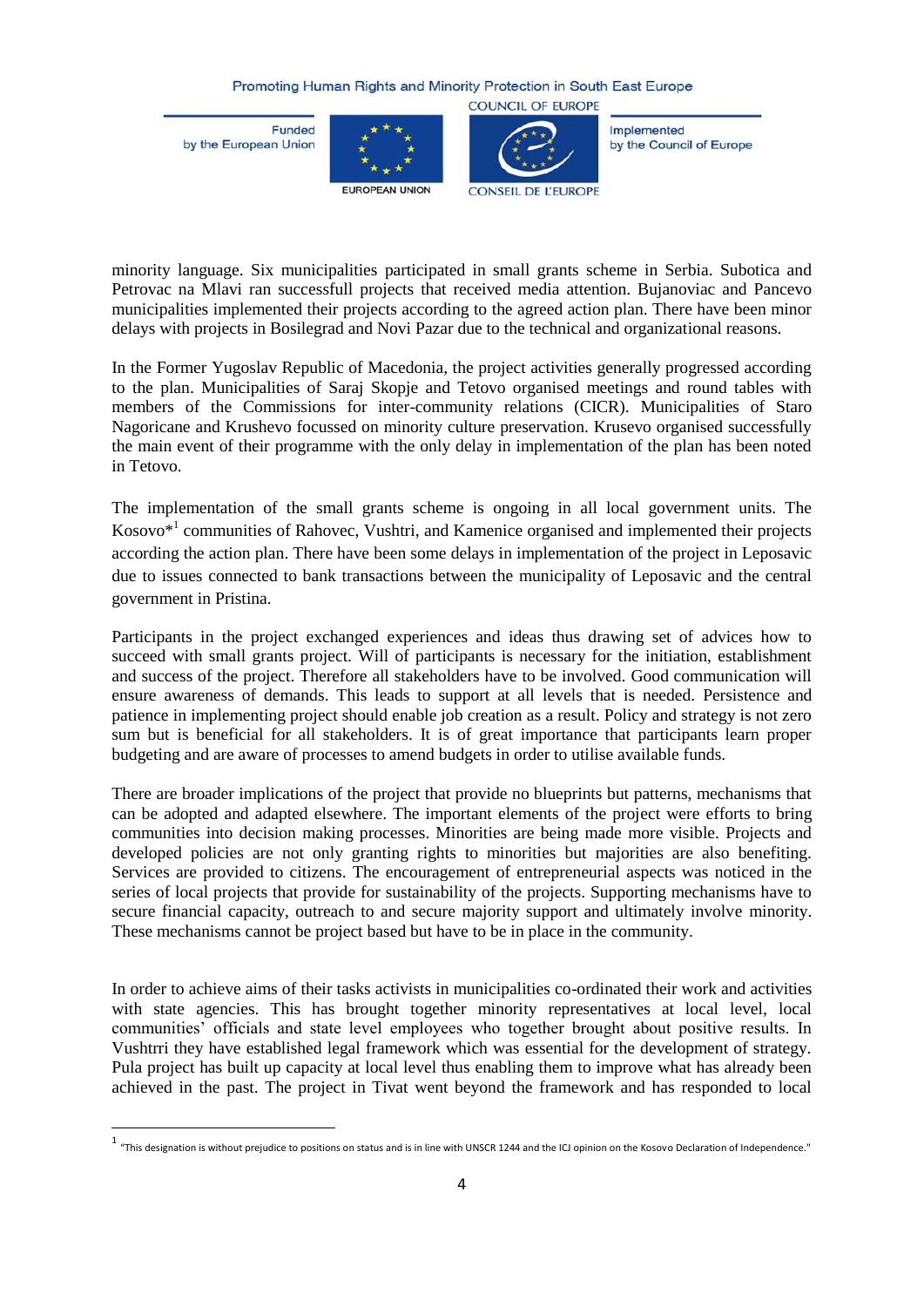Funded by the European Union





**COUNCIL OF EUROPE** 

Implemented by the Council of Europe

needs in minority language education. Subotica offered example of sustainability of the project that is implemented within the existing programme. Thus they improved and provided internet connection and developed know how on e-management. Permat folklore festival has become traditional gathering. The inclusion of minority representatives in decision making process guarantees sustainability of the project. Gradiska set up the example in finding out what are needs of minorities and how small detail might achieve significant positive changes in minority and lives of the whole community. The example of Staro Nagoricane project was followed by other communities in the local region.

Promotion of good practice among peers in the region has been organised in various already described forms. The most notable promotion of the project has been organised through "Open day event" in each of the seven selected municipalities where they offered presentation of the outcomes of their small grant projects to other municipalities on national and regional level.

The findings, good practices and academic analysis of the project have resulted in the publication of "Elements of Good Practice identified during the implementation of the joint project EU/COE: Promoting Human Rights and Minority Protection in South East Europe" prepared and produced by The Centre for South East European Studies of the University of Graz. The seven selected examples of good practice have been de-contextualized and analysed. Thus elements and policies that had made them successful have been taken out of local context only and thus provide published advice how to provide benefits for whole communities by the use of minority protection standards based on the local action plans, national legislation and, in particular, the recommendations of the Framework Convention for the Protection of National Minorities and the European Charter for Regional or Minority Languages.

Sustainability is of utter importance but it also presents a problem especially in communities where budgets are small. The solution might be series of cross border projects supported by funds from the European Union. This particular project has presented different picture of the region of South East Europe. By acknowledging the needs of minorities and making them more visible nation-states are becoming richer and local municipalities are becoming more attractive. The project has also helped removing the issue of securitization of minority rights. It shows that minority rights do not have to be a foreign policy tool.

During the two years project some facts and figures could show significant improvement of rights of national minorities in the participating 35 municipalities. More than 50 TV and radio shows on themes related to national minority protection have been produced and broadcast. Over 3000 pages of legal forms and documents have been translated into languages spoken by national minorities in the field. The authorities in the field designed and opened 20 web sites with online access to relevant documents and forms in local minority languages. During this process more than 300 civil servants have been trained in operating the upgraded software. The project provided for the purchase and installation of 40 computers and other office equipment in premises used by national minorities on the grassroots level.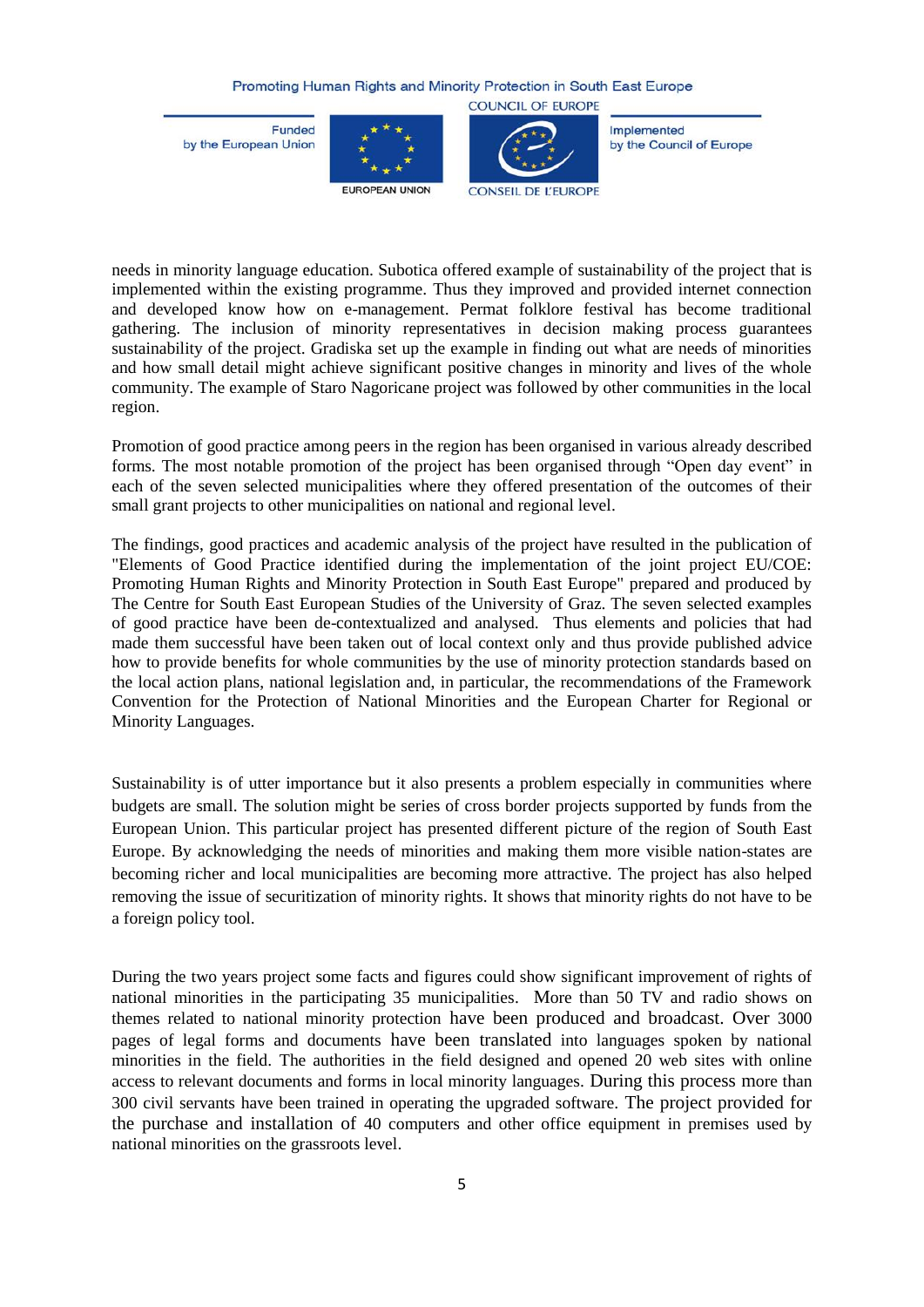**Funded** by the European Union

 $\overline{\phantom{a}}$ 





Implemented by the Council of Europe

Some 1000 books in minority languages have been purchased. Local communities have organised 30 exhibitions and promotional events with 50 or so persons attending each event. The scheme has helped purchase of a set of traditional instruments and more than 120 traditional costumes for folk dances were sewed and made by members of national minorities during the implementation of the small grant projects.

Around 1000 leaflets and posters explaining minority rights were distributed in the field. Over 500 children participated in competitions like painting and writing skills on themes linked with national minority protection. More than 70 persons were trained and given pre-qualifications to make them more employable on the labour market.

The project has successfully achieved its overall objective of the Project to improve access to rights for minorities at various levels of government based upon Council of Europe standards in this field and in particular on the Framework Convention for the Protection of National Minorities (FCNM) and the European Charter for Regional or Minority Languages (ECRML). The joint action by the Council of Europe and the European Union has provided for the project to reach to 35 municipalities in developing practical measures to remove barriers to minority rights implementation at the local level. The competitive aspect of the project also proved success because seven municipalities with the most inspirational and replicable elements of good practice during the small grant scheme were awarded additional small grants.

The participants praised policy level support throughout the project that was provided by the secretariat. The authorities were therefore able on beneficiary level to revise and draft new relevant legislation, to build the capacity of the key stakeholders and to prepare relevant documents that outline the issues to be resolved that are of the most importance to the national minorities in the field. The experiences at municipal level have been discussed and exchanged resulting in a set of recommendations to more senior authorities on how to further improve the situation in this field and improve the daily lives of national minorities.

The Project provided support in policy development and implementation. International and national experts provided guidance and support in drafting the Law on Minorities in Albania, Action Plan for Chapter 23 of the EU accession process in Serbia, printing and promotion of the Report on Status and Position of National Minorities in Bosnia-Herzegovina, opinion on the education legislation in Kosovo\*<sup>2</sup> and capacity building of civil servants in charge of national minority protection in Montenegro and Bosnia and Herzegovina.

During the implementation of the project several concluding remarks might have been drawn. Complementary action is needed at all levels for successful protection and development of minority rights. International norms and principles, however good they might be, have to resonate in practice if any progress is to be achieved. Diversity management is important with a view to integrating societies. Investments are condition for success. They all lead to proving minority protection can be achieved and this not only proved it could be done at local level but the project showed how it could

<sup>&</sup>lt;sup>2</sup> "This designation is without prejudice to positions on status and is in line with UNSCR 1244 and the ICJ opinion on the Kosovo Declaration of Independence."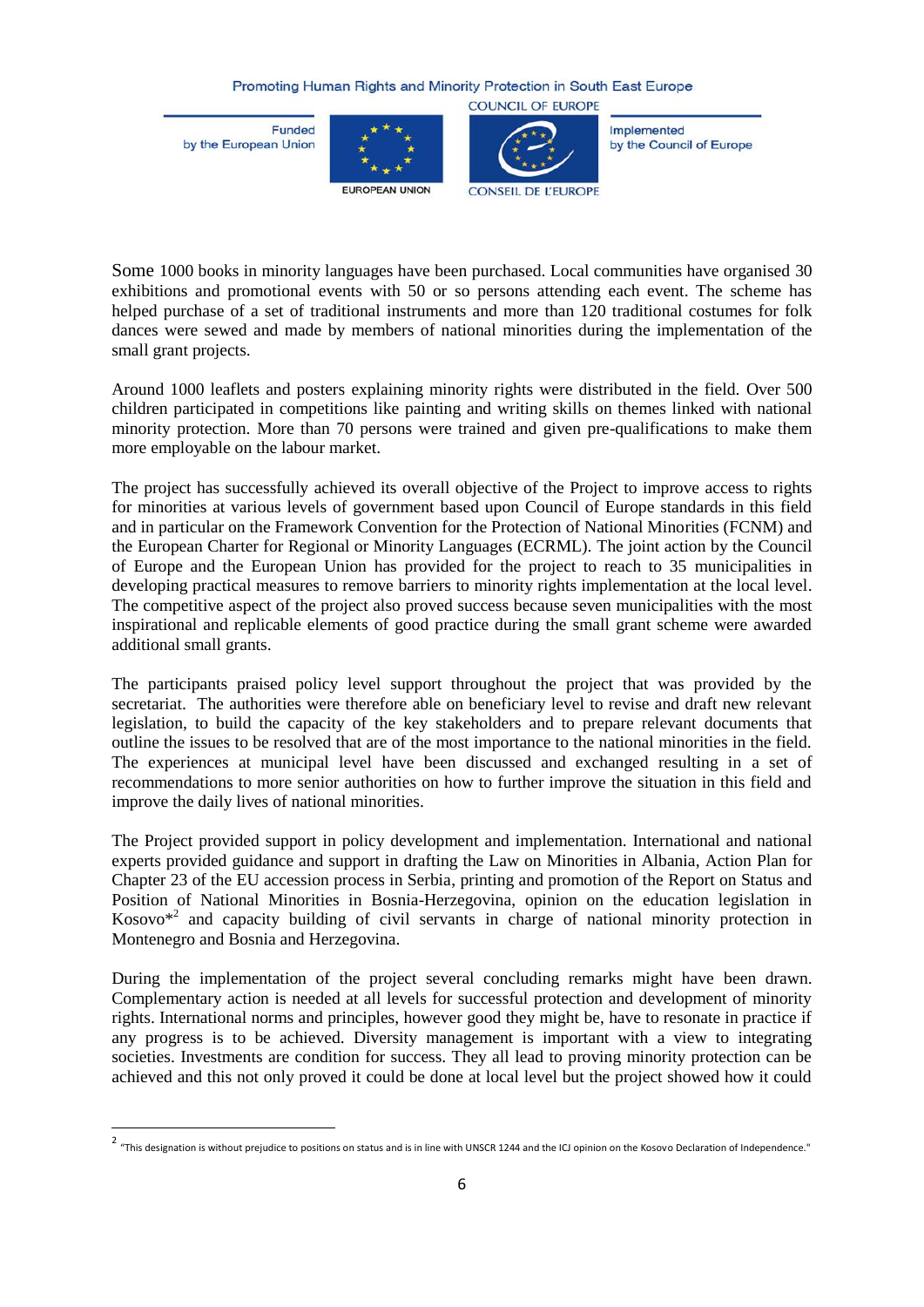Funded by the European Union





Implemented by the Council of Europe

be done. The main aim of the project is understood to be improving lives of everyone in community which really is the core value of minority rights protection.

The issue that often came up at the final conference in Tirana, 16-17 November 2016, was "how to ensure that results of the project are sustained". Therefore conference provided opportunities for networking and exchange of ideas. What was of great significance was "peer to peer" exchange of ideas and experiences.

The College of Europe, at the request of the Project secretariat, conducted a baseline study that was designed as a regional participatory action research in 35 selected municipalities in the Project's Beneficiaries. This study before the beginning of the operational phase of the project was followed by the research at the end of the project. Thus it is possible to measure the level of awareness and information concerning international obligations (FCNM, ECRML) and national legislation related to the protection of national minorities in the 35 selected municipalities. The areas for improvement have been notified, strategies for intervention through the project have been recommended and the impact of the project has been measured.

The project had three specific objectives that contributed in a complementary manner and have helped achieving the overall objective of the joint European Union / Council of Europe project. These were:

- 1) To support local governments to enhance policies and capacity for implementing recommendations on minority rights in practice in selected local governments in the region;
- 2) To identify and share good practices among the participating local governments and develop adaptable models for use in other local governments in the region;
- 3) Based on evidence from the local level coupled with recommendations from CoE monitoring reports, to provide support on legislative and policy changes at the central government level.

They have all been successfully achieved and therefore it helped success of the overall aim of the project.

The participants appreciation of the role played by Secretariat during the project was noticed as the Secretariat's role and activity was praised during and at the end of the final regional conference. This draws attention to the importance of organisational structure of the project and its execution by the secretariat as all local participants rely heavily on support and advice coming from experienced members of the secretariat. This is most obvious in contacts with less experienced local municipalities and minorities leaders who participated in internationally led projects for the first time.

The concluding elements of the report could be summarised as follows: